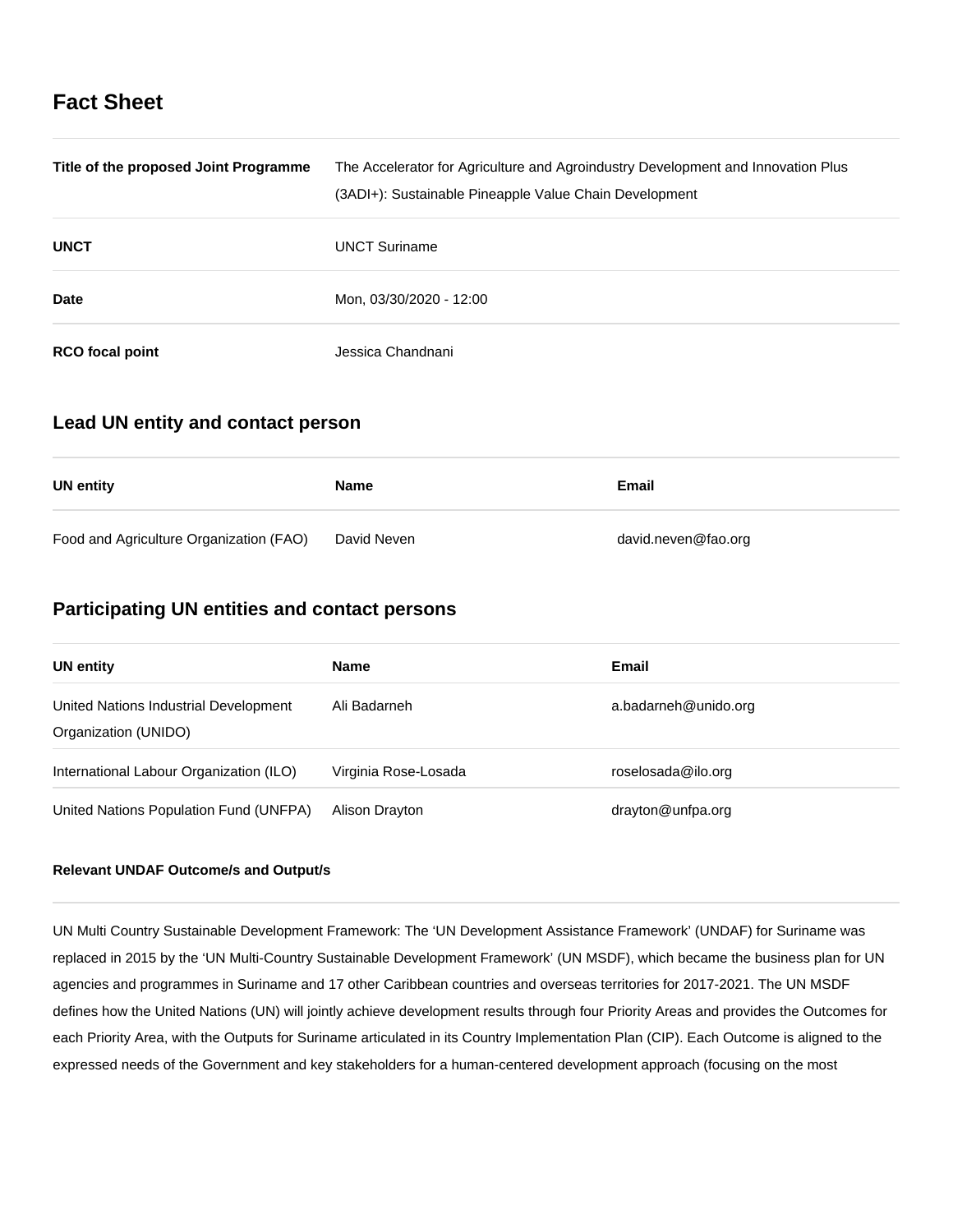vulnerable) and pursues, through a multi-sectoral approach, the national agenda of Suriname while exploring regional synergies.

This Joint Programme will address the regional Priority Areas 1 and 4 of the UN MSDF:

-Priority Area 1: An Inclusive, Equitable and Prosperous Caribbean

The relevant Output under Priority Area 1 forms part of ILO's country programme to create decent rural employment opportunities with a special focus on the hinterland and providing targeted support for women and youth.

-Priority Area 4: A Sustainable and Resilient Caribbean

The relevant Output under Priority Area 4 is to improve the agricultural productivity and market access of selected agricultural value chains. This is being addressed in the Suriname Agriculture Market Access Project (SAMAP) Project and this JP will directly contribute to this Output by improving the pineapple value chain.

#### **Relevant objective/s from national strategic document/s**

- The Joint Programme will address the following aspects of the Suriname Government's National Development Plan Milestones 2017- 2021:

1. Strengthened national policy and regulatory framework in food and nutrition and community level;

2. Economic growth and development.

- The Government of Suriname has identified Agriculture, which is the second most important sector of the economy (from a strategicdevelopment perspective) and which accounts for 10% of total export earnings, as a national priority area and as a driver for future development.

- Through the National Development Plan (NDP) 2012 – 2016, the Government of Suriname supports a greater focus on entrepreneurship, value chains, and innovation opportunities in potential high growth sectors such as agribusiness, tourism, forest products, and non- traditional exports, such as vegetables and fruits, meat, poultry, and marine exports. One of the main objectives outlined for the Agriculture sector is for the country to function as a major producer and supplier of food for the Caribbean region.

- The National Development Plan (NDP) 2017 - 2021 identifies agriculture, livestock farming, fisheries and forestry as one of the cornerstones for a diversified economy and as the basis for prosperity and wellbeing. Agricultural production has gradually fallen behind in competitiveness over the years, resulting in a widening deficit of the country's agricultural and food trade balance (Suriname Central Bank, 2014). The main challenge for the sector is overcoming its low productivity and competitiveness.

- The National Master Plan for Agricultural Development developed in 2016 places high hopes for a new era for Suriname's agriculture sector, which is seen as a promising sector for economic diversification from heavy reliance on the extractive industry, foreign exchange generation, employment creation, and food security improvement.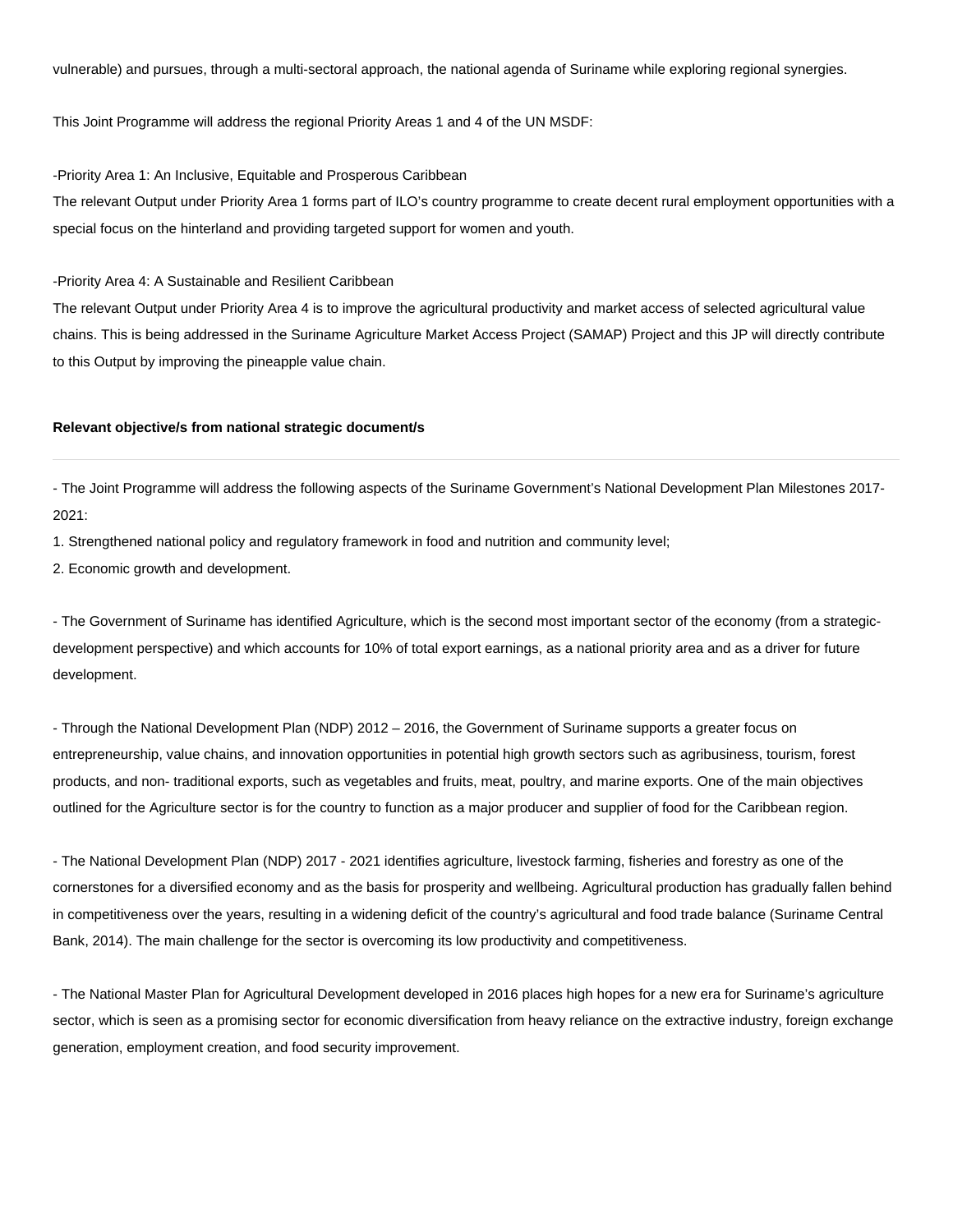Suriname holds an abundance of unused land suitable for agricultural purposes. While agriculture has always been of socio-economic significance, especially for the rural areas, effective public investments and policy support have been lacking apart from those directed at the rice and banana sectors. In 2014, the value of imported agricultural products, which stood at USD 243 million, almost doubled that of exports. Although agricultural exports from Suriname have seen an increase in value since 2007, most are attributed to rice and bananas. Other fruits and vegetables are now also seen as potential areas for export promotion and import substitution.

By 2025, the Government aims to increase the share of agriculture of the national GDP, as well as almost double the labour force to sustain 22,000 jobs in the sector. In order to reach these goals, the intention is to move beyond subsistence agriculture to "commercial, export-oriented and knowledge-driven modern agriculture" that benefits both small family farms as well as large industrial farms. Furthermore, it is expected that the modernization of agriculture will provide a reliable supply of raw materials that can support the development of Suriname's agro-industry to an intermediate level. In the National Master Plan for Agricultural Development, \$40 million per year of government investment is pledged to be distributed to various support mechanisms, including extension and research, credit, insurance, infrastructure, land lease and public-private partnership.

-The Decent Work Country Programme 2019-2021 is aligned with the strategic objectives of the ILO and focuses on:

- a) Economic diversification and social progress;
- b) Strengthening the rights and compliance agenda; and
- c) Increased tripartite capacity to advance the Decent Work Agenda and social dialogue.

Decent job creation and securing social protection for workers are measures of development. The tripartite constituents to the DWCP agree that advancing the Decent Work Agenda in Suriname means investing in development and securing the preconditions to enable and accelerate it.

Finally, the National Agricultural Innovation Strategy (2013 - 2018) identifies the following priorities for the sector:

- a) Food security and food safety;
- b) Development of the sector to be a major food producer and supplier for the Caribbean;
- c) Increased contribution of agriculture to GDP.

In addition to the objectives outlined above, the Surinamese Government has proposed to boost business resilience, increase product diversification, and identify new export markets. Furthermore, to achieve its development targets, the Government recognizes the critical role of development partnerships with the private sector, and the non-commercial social partners, fostered through the Social Economic Council and the Suriname Business Forum. In line with its strategic objectives, Suriname has also streamlined licensing procedures, reduced the time needed to register a limited liability company, and taken steps to prioritize the formalization of the small entities in the food production sector.

#### **SDG targets on which the progress will be accelerated (includes targets from a range of SDGs and development pillars)**

### **Goal 1: End Poverty**

#### **Goal 2: Zero Hunger**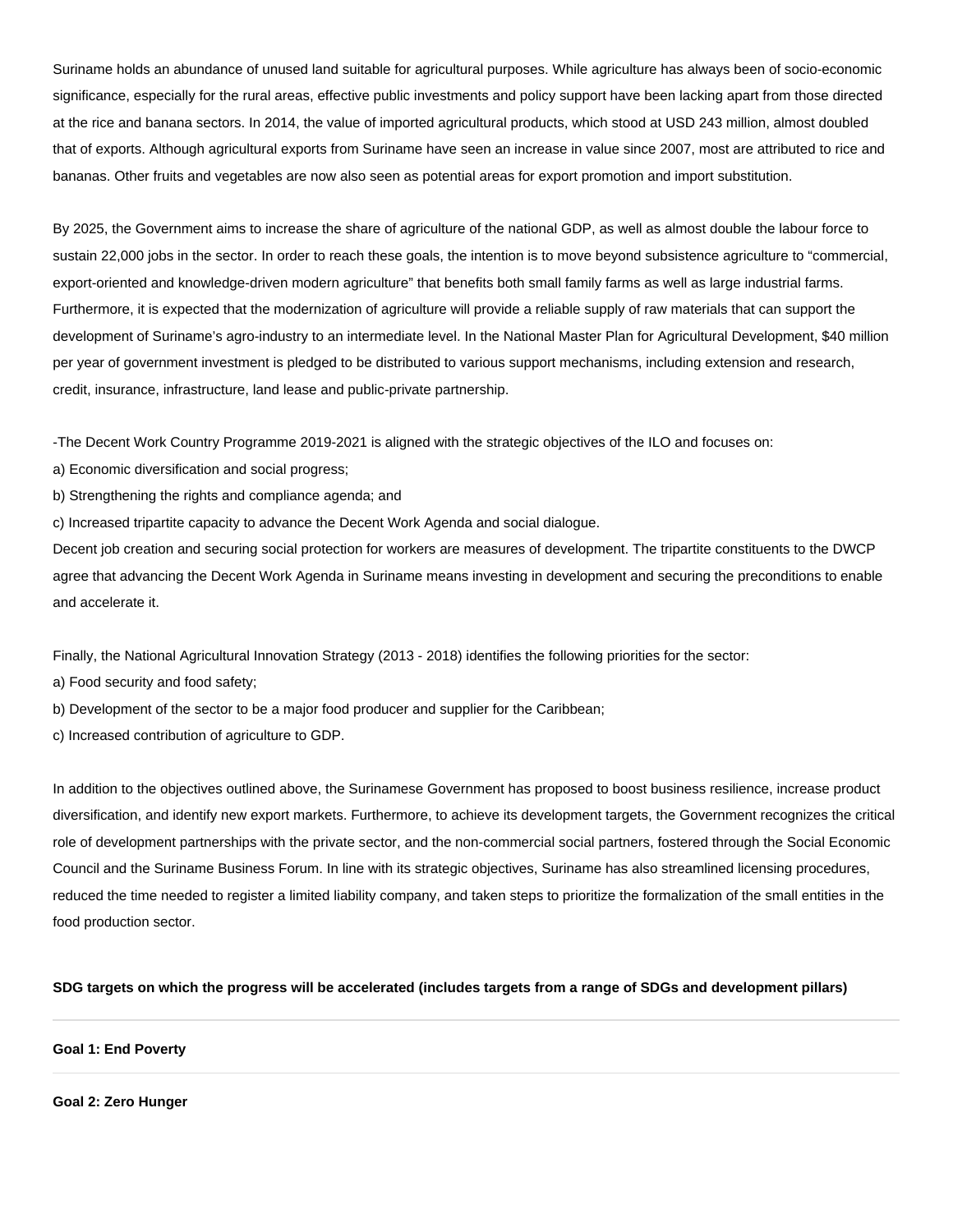| Goal 3: Good Health and Well-Being                     |      |
|--------------------------------------------------------|------|
| <b>Goal 4: Quality Education</b>                       |      |
| <b>Goal 5: Gender Equality</b>                         | 5.1  |
|                                                        | 5.c  |
| <b>Goal 6: Clean Water and Sanitation</b>              |      |
| <b>Goal 7: Affordable and Clean Energy</b>             |      |
| <b>Goal 8: Decent Work and Economic Growth</b>         | 8.1  |
|                                                        | 8.3  |
|                                                        | 8.5  |
|                                                        | 8.6  |
|                                                        | 8.10 |
| Goal 9: Industry, Innovation and Infrastructure        | 9.3  |
| <b>Goal 10: Reduced Inequalities</b>                   |      |
| <b>Goal 11: Sustainable Cities and Communities</b>     |      |
| <b>Goal 12: Responsible Production and Consumption</b> | 12.2 |
| <b>Goal 13: Climate Action</b>                         |      |
| Goal 14: Life Below Water                              |      |
| Goal 15: Life On Land                                  | 15.9 |
| Goal 16: Peace, Justice and Strong Institutions        |      |
| Goal 17: Partnerships for the Goals                    | 17.3 |

# **Self-Assessment**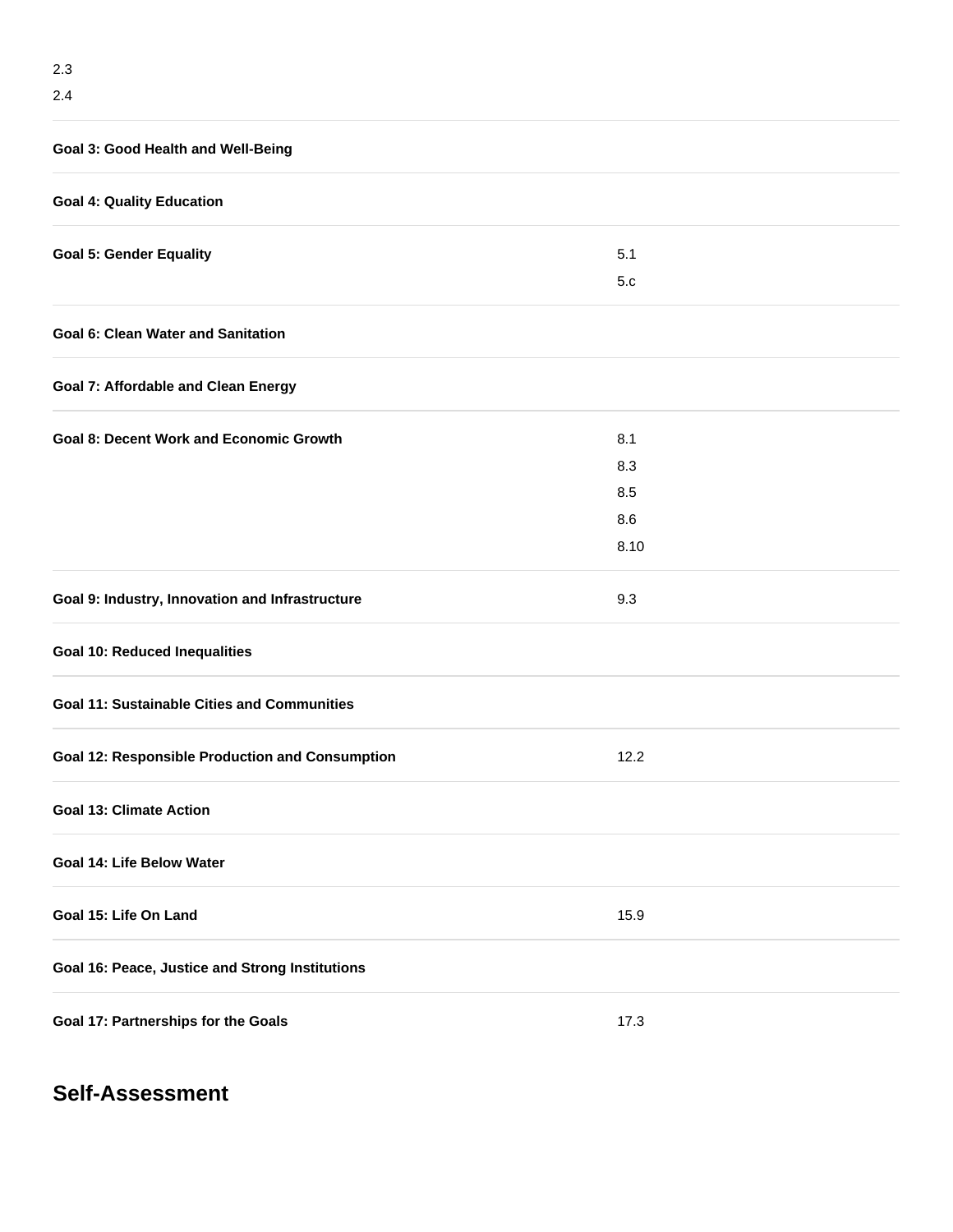| The proposal reflects the integrated nature of the SDGs                                                                                                                                                                                                                                                                                                                                                                        | Yes |
|--------------------------------------------------------------------------------------------------------------------------------------------------------------------------------------------------------------------------------------------------------------------------------------------------------------------------------------------------------------------------------------------------------------------------------|-----|
| The proposal is based on an inter-agency approach (two or more UN entities<br>involved), with RC coordinating Joint Programme preparation and implementation                                                                                                                                                                                                                                                                   | Yes |
| The proposed results are part of the UNDAF and aligned with national SDG<br>priorities                                                                                                                                                                                                                                                                                                                                         | Yes |
| The proposed Joint Programme will be led by government and include key national Yes<br>stakeholders                                                                                                                                                                                                                                                                                                                            |     |
| The proposal is based on country level consultations, as explained in the Concept Yes<br>note, and endorsed by the government (the letter of endorsement)                                                                                                                                                                                                                                                                      |     |
| The proposal is based on the standard template for Concept Notes, it is complete,<br>and it includes:                                                                                                                                                                                                                                                                                                                          | Yes |
| • Theory of Change demonstrating contribution to SDG acceleration and<br>transformation to implement the 2030 Agenda and awareness of relevant<br>financial policy efforts at regional or national level,<br>• Results-oriented partnerships, including a strategy to engage and partner<br>with IFIs/MDBs,<br>• "Quick wins" and substantive outcome-level results, and<br>• Initial risk assessment and mitigation measures. |     |
| The proposal is expected to leverage resources for the SDGs at scale                                                                                                                                                                                                                                                                                                                                                           | Yes |

# **Proposal for Joint Programme**

### **1. Summary of the Joint Programme**

Purpose: The pineapple value chain (VC) is a priority value chain in the Government of Suriname's drive to diversify its economy. Thanks to suitable ecological conditions and diverse local varieties, cultivated primarily by the indigenous population, the sub-sector presents considerable opportunities to fulfill an increasing demand for sustainable products in international niche markets. Despite a limited domestic market reliant on cheap imports, local products can become competitive due to the recent devaluation of the country's currency.

The initiative is at the proof-of-concept phase: In 2018-2019, in response to the Government's request, FAO, UNIDO and ITC applied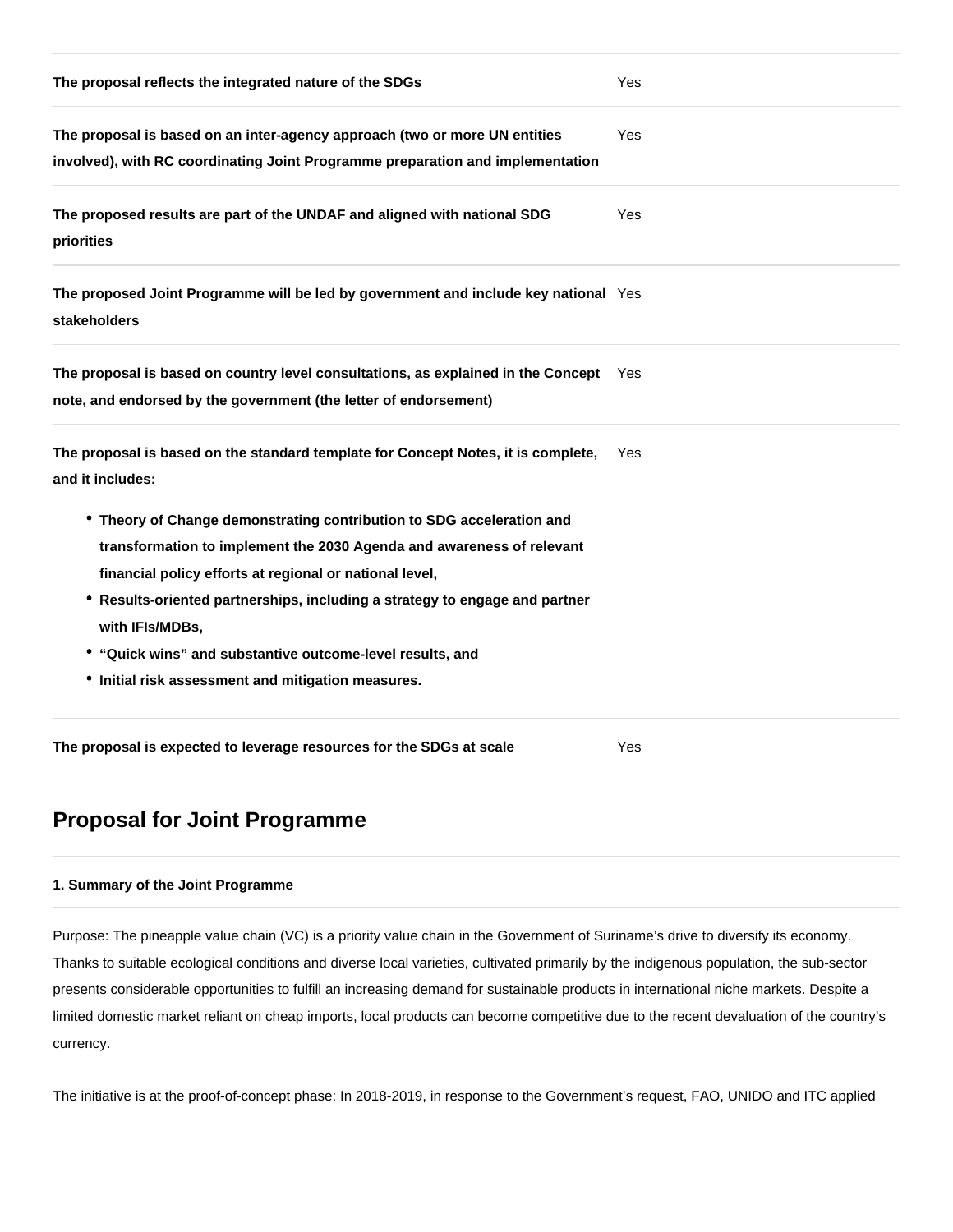the Accelerator for Agriculture and Agroindustry Development and Innovation Plus (3ADI+), a joint value chain development initiative, to the pineapple sub-sector. The methodology had been developed with other UN agencies including ILO. 3ADI+ collaborated closely with three ministries:

? Agriculture, Animal Husbandry and Fisheries (LVV),

? Trade, Industry, and Tourism (HIT), and

? Regional Development (RO).

3ADI+ also worked with local knowledge institutions, service providers and actors at all VC stages to identify key development challenges:

(1) modest collaboration between VC stakeholders;

(2) missing support services which prevent efficient VC operations;

(3) lack of investments in modern production and processing models which hinders the provision of high-quality and stable supplies.

(4) lack of technical skills and knowledge amongst small entrepreneurs to develop viable business plans and connect with international buyers

Building on past analysis, the JP offers a unique opportunity to channel investments into productive activities and generate incomes for rural communities. The JP aims to bring about substantial economic, social and environmental impacts:

? Economic results: Significant value-added and employment opportunities generated. Improved production practices and new processing facilities will lead to increased incomes for at least 400 smallholders as well as improved livelihoods for at least 1000 households.

? Social results: Increased female participation in all VC segments and improved working conditions for rural women and youth via safer production and processing practices.

? Environmental results: Reduced pressure on forests thanks to a shift to permanent organic farming systems.

This programme will target the Savannah Belt, where pineapples are among the few crops that can be commercially grown on its infertile soil. If investments are promoted towards the development of the pineapple VC, there is potential for increased investments in infrastructures and services, contributing to raising the living standards for the interior populations who suffer from high rates of poverty and unemployment.

#### **2. Thesis and theory of change of the Joint Programme**

The JP centers around four strategic interventions that will establish positive feedback loops and contribute to improving the overall structure of the VC system, in a manner whereby the incentives and capacities of actors are oriented towards more sustainable behaviour and SDG-compliant investments. These are:

1. Encourage public and private investments through the establishment of a multi-stakeholder platform to strengthen value chain cooperation and address key enabling environment challenges.

The platform will give a common voice to the pineapple sector and will promote collective development efforts. It provides a venue for public-private dialogue on key policy issues that impact the development and competitiveness of the sector, giving priorities to genderspecific barriers and environmental concerns. Furthermore, it will facilitate exchange and negotiations with investors and financial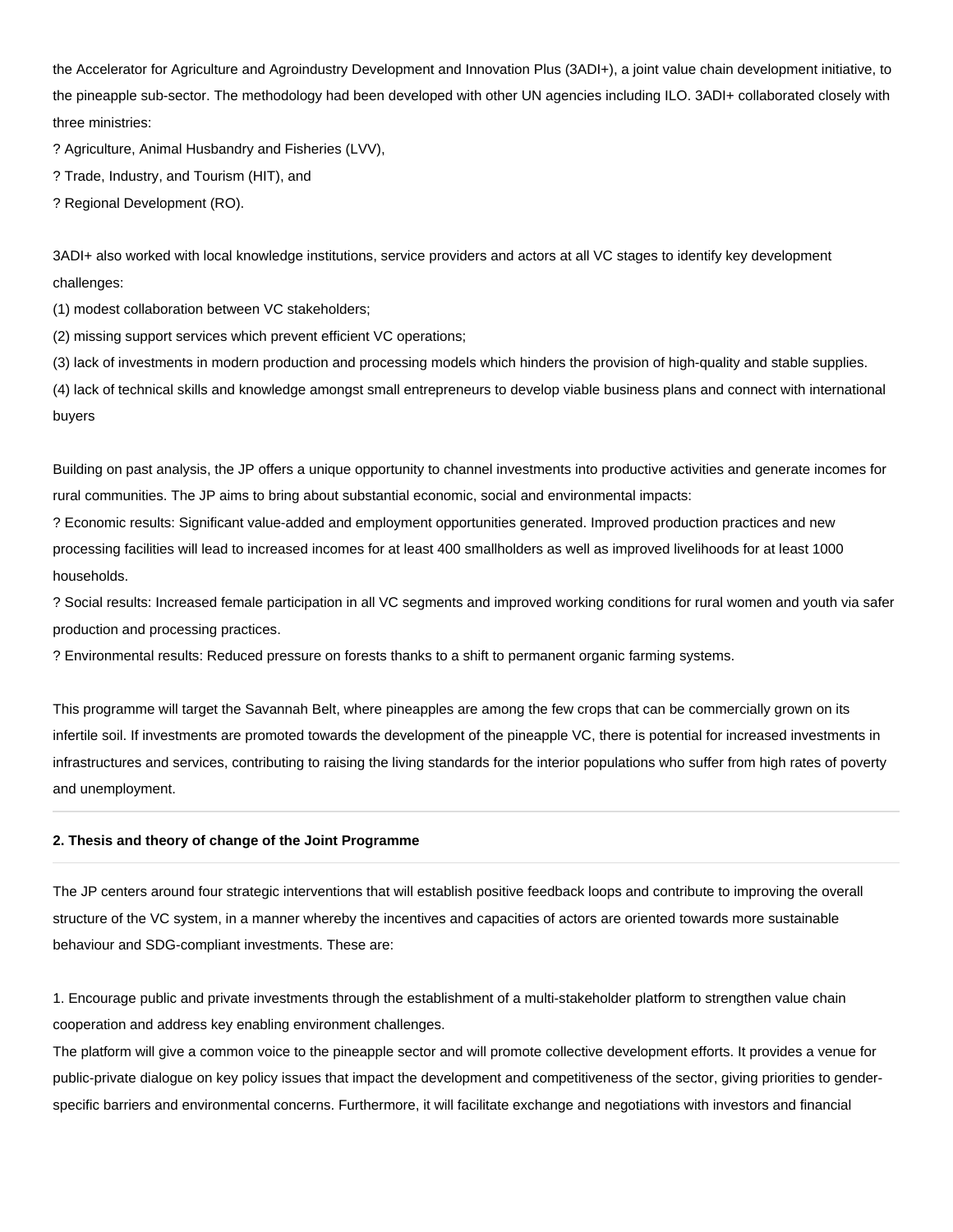2. Improve the access to innovative financial services through the establishment of a Pineapple Innovation Hub (PIH) to consolidate value chain knowledge and efficiently link value chain actors to support services.

The PIH will be a public-private entity that provides green and socially-inclusive services such as technical expertise, training and market intelligence, in collaboration with international experts, extension staff and existing research institutes in the country. The PIH will also serve as a key channel to provide VC stakeholders with access to financial products (e.g. grants and subsidies) and to link them with loan products offered by financial institutions that will be developed in partnership with IFIs and DFIs. This action supports achieving SDG 5 (as the PIH will focus on skills development and improved access to finance for women), SDG 9 (by attracting investment into innovative processing technologies), SDG 12 (by strengthening organic pineapple production through the introduction of improved technologies), and SDG 15 by reducing deforestation and conserving biodiversity).

3. Attract investments by fostering effective governance of the value chain through improved organization of VC actors. The JP will support the aggregation of smallholders and strengthen value chain linkages through various mechanisms. These mechanisms, such as the setting up of farmer associations, women cooperatives and contract farming, would incorporate all elements and guarantees presented in the national labour legislation. This upgraded governance system de-risks and encourages investments both from the private sector actors as well as from IFIs and DFIs. This action accelerates SDG 8 by stimulating economic growth in the Savannah Belt through an improved governance system.

4. Commercialize new and improved pineapple products under a common Suriname brand to target high-end and niche markets. The JP will assist in accessing new and improved markets and in the development of differentiation strategies that promote quality and uniqueness to establish Suriname's position in international niche markets (e.g. organic). By supporting VC actors to link their business activities with attractive end markets (i.e. through improving their marketing skills and establishing direct linkages with buyers), this intervention will particularly unblock private investments. This action will contribute to SDG 2 through increased incomes and employment generation.

### **3. What are the expected results of the proposed Joint Programme?**

The goal of the JP is to develop a profitable, socially inclusive, and environmentally responsible pineapple value chain that will provide sustainable incomes to marginalized communities and contribute to uplifting the livelihoods of rural women and youth.

#### Quick wins:

? Investment facilitation package launched to improve VC actors' access to finance and unlock private and public investment

? Multi-stakeholder platform set up to foster collaboration among key stakeholders.

- ?Improved productivity and increased incomes for 400 smallholders and better livelihoods for 1,000 households
- ? Improved working opportunities for rural women and youth in processing activities
- ?Facilitation of investment in women cooperatives and promotion of female entrepreneurship and cooperation
- ? Reduced pressure on primary and secondary forests due to a shift towards permanent organic farming systems

Long-term results: By 2030 and beyond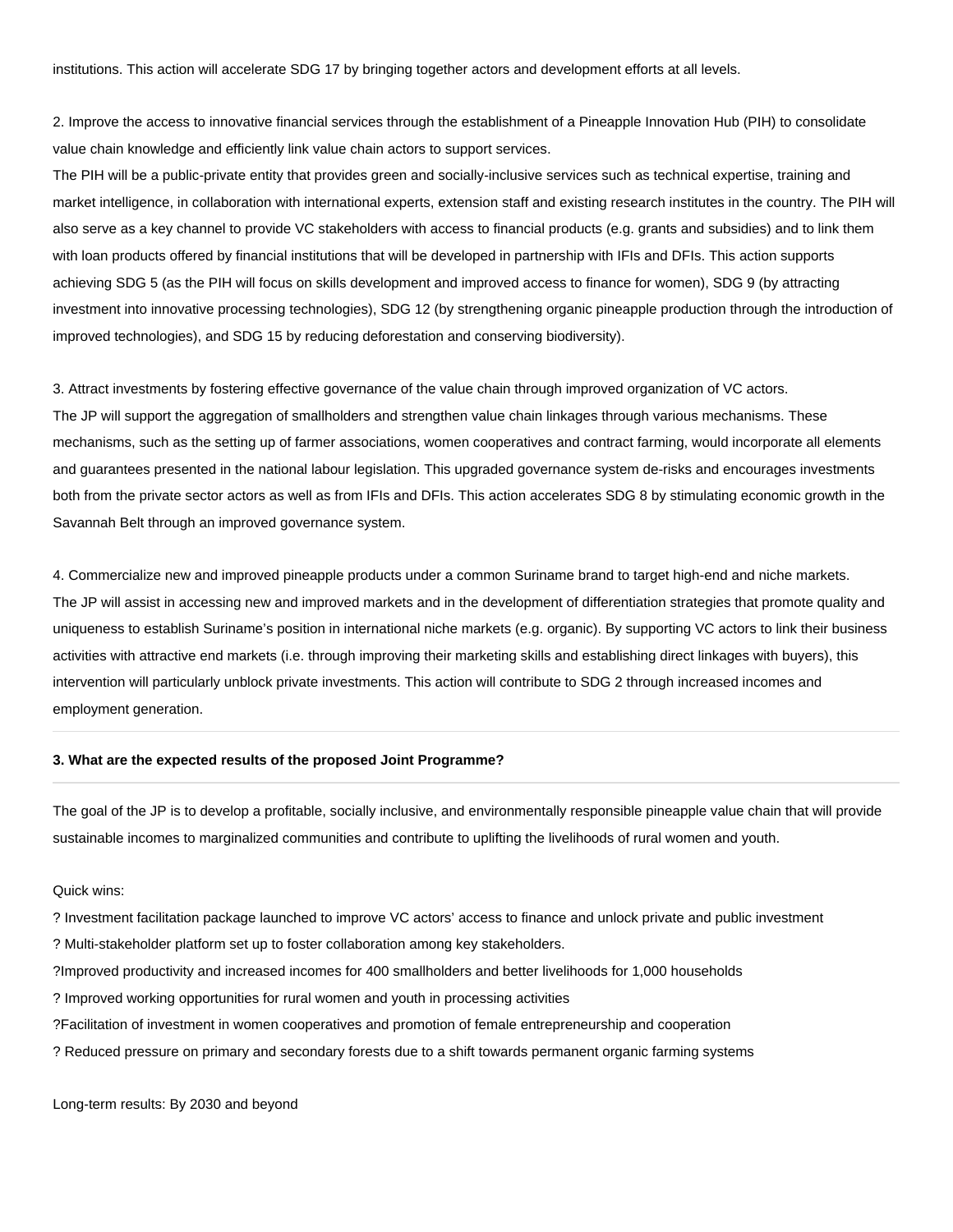? A sustainable value chain with the production, processing and trade of at least 20,000 tons of high-quality pineapples, for both export and local consumption. This would generate an estimated USD\$ 10 million in annual revenues, contributing to Suriname's competitiveness in agriculture and agro-industry

? Improved female participation in the value chain by 30% or higher

? Increased biodiversity as a result of greener business models

? Constructive and open public-private dialogue for the sustainable development of the pineapple sector

Contribution of the proposed results to SDG acceleration will be measured based on the data from the analysis phase in 2018-2019 and further analyses under seed fund (i.e. gender analysis, etc.).

The JP will contribute to the UN MSDF's Priority Area 1 (Inclusive, Equitable and prosperous Caribbean) and 4 (Sustainable and Resilient Caribbean). Furthermore, it will assist the Government of Suriname in economic diversification as outlined in the 2016 National Master Plan for Agricultural Development and address key development challenges raised in the National Development Plan 2017 – 2021. It will also contribute to the Decent Work Country Programme 2019-2021, which seeks to better equip cooperatives and MSMEs to enhance productivity and generate decent jobs. Addressing cross-cutting issues including gender, youth, employment and the environment, the JP will catalyse Suriname's commitments to Agenda 2030 from multiple angles.

This JP will facilitate linkages between VC actors and service providers, strengthen and institutionalize knowledge in local institutions, and contribute to a conducive policy environment, all of which will activate further investments, encouraging long-term sustainability. Finally, the JP will encourage replication in other similarly promising VCs in Suriname and beyond.

#### **4. Describe the innovative nature of the Joint Programme**

The JP centers around a socially inclusive and green investment facilitation package that will create positive and SDG-compliant investment loops. The investment facilitation package includes the following innovative components:

1. Collaborating with local financial services providers (banks, MFIs, credit unions, etc) to design financial products that are tailored to the specific needs of growers and processors of pineapple that are competitive, socially inclusive, and green. The financial products and services will not only take into consideration cash flows and their determinants, but also inter-dependency within the value chain as well as alternative sources of income, adapting them to production and processing cycles. Newly introduced financial products will include the use of alternative schemes to collateral-based loans (receivable based loans; collateralization of assets).

2. Establishing de-risking facilities (partial credit guarantee schemes, innovative collaterals or reduced interest rates; insurance schemes) to attract further investments in the pineapple value chain.

3. Supporting pineapple value chain actors through smart subsidies for facilitating their access to capital and to promote the uptake of the inputs and services that farmers and traders need. Smart subsidies may include grants which must be matched by clients' contribution and loans from financial services providers.

4. Working with potential national and foreign investors to customize their investment products for agriculture to help them comply with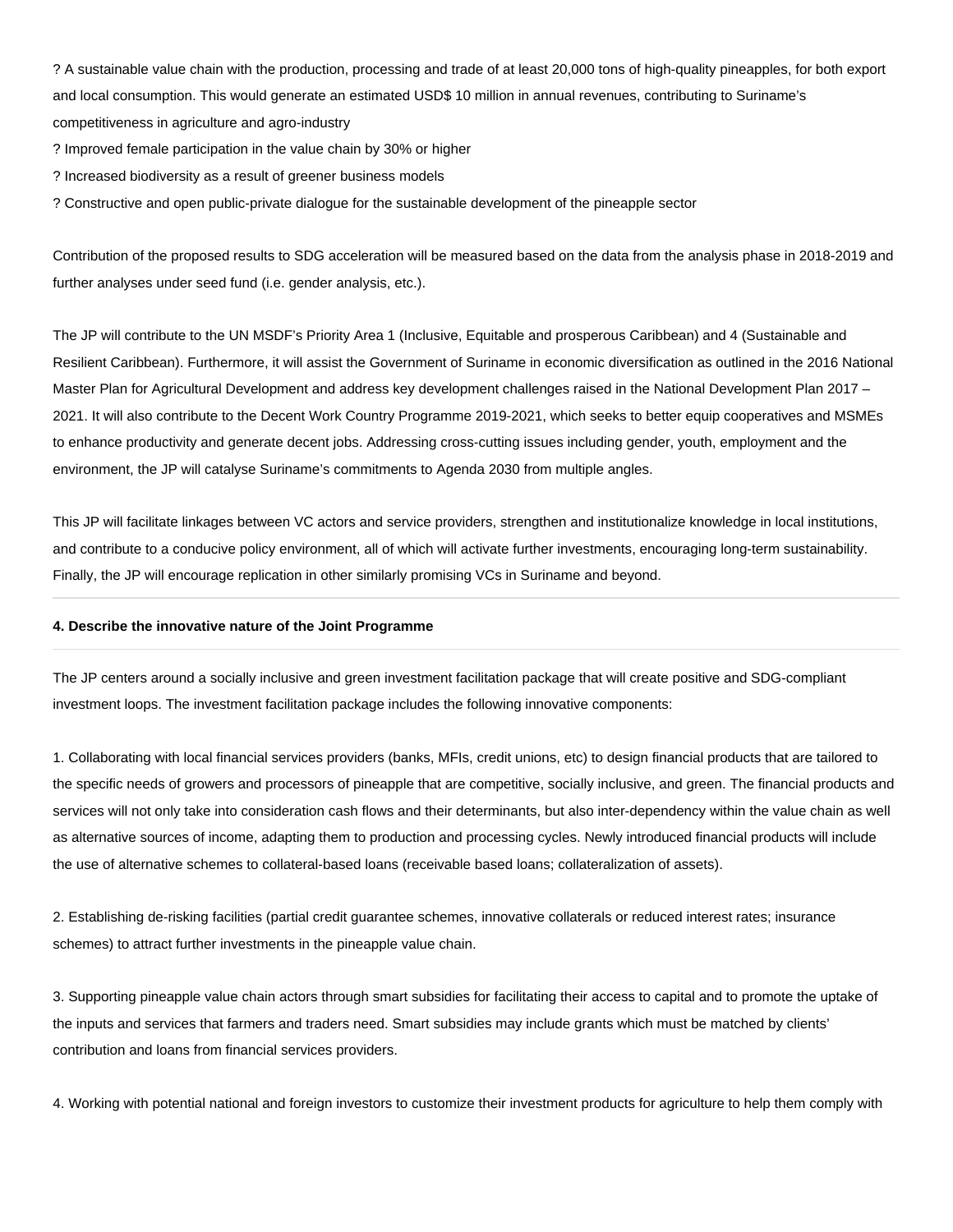and contribute to the targeted SDGs in the country. To do so, the project will help set up indicators for identifying and monitoring the impact on the SDGs. Specific normative tools developed by the contributing agencies, such as the FAO Ex-ACT tool to measure carbon emission, will be used in this regard.

The JP has been designed based on a thorough value chain analysis, which was carried out within the scope of the 3ADI+ initiative. The key binding constraints and leverage points along the value chain and its enabling environment have been identified, and concrete actions have been designed to address the key challenges simultaneously and in an integrated manner. The proposed JP is based on introducing and promoting market-based approaches to address the multiple challenges (and associated SDGs) related to nutrition, employment and the natural environment in a context where the future of fragile communities and ecosystems is at risk. By creating and enhancing business opportunities, ensuring conditions for respect of fundamental labour rights and guaranteeing environmental sustainability, the programme will be a direct application of the multidimensional approach promoted by Agenda 2030.

#### **5. Expected added value of the UN and the Joint SDG Fund**

The technical expertise and partnership network of UN agencies working in a coordinated fashion combined with the existing experience in 3ADI+ pilot countries would result in a JP that brings about an innovative methodology on value chain development, offering multidisciplinary analysis and coordinated solutions. The competitive advantage the UN as a core driver lies in the extensive fieldwork and consultation already executed in the analysis phase. The 3ADI+ team has undertaken activities to fully comprehend the situation analysis in a participatory manner. The team mobilized a wide range of stakeholders in the pineapple sector including highlevel policymakers, brought in best practices from international experts, facilitated linkages to end markets and encouraged multistakeholder dialogue.

As the 3ADI+ team obtained an understanding of the different business models along the value chain, investment needs necessary to enhance future operations of innovative agribusinesses and services were identified. In this realm, the Joint SDG Fund could be utilized to incentivize further investments that fulfill these gaps and facilitate alignment of public and private investments with the SDGs. Joint SDG Fund support forms an integral part of the implementation of the JP's action plan.

Finally, the UN agencies are strategically placed to engage effectively at the top level of the different ministries (e.g. agriculture, trade, regional development, gender and labour) to support the Government and private sector in investing responsibly in agriculture and agroindustry, thereby reducing investment risk. Given that this initiative centers around sound and sustainable investment strategies, the UN and its expansive network is well-equipped to ensure that investments made across value chain segments are compliant with the Principles for Responsible Investment in Agriculture and Food Systems (RAI) and the SDGs.

#### **6. Leadership and implementation of the Joint Programme**

• FAO will be the lead agency and focus on promoting investment in the primary production segment of the VC.

• UNIDO will play the lead role in facilitating investment in agro-industrial development.

• ITC will support capacity building on quality and safety standards on overseas markets as well as the identification of potential niche markets.

• ILO will focus on ensuring respect for fundamental labour rights and working conditions. To promote female economic empowerment,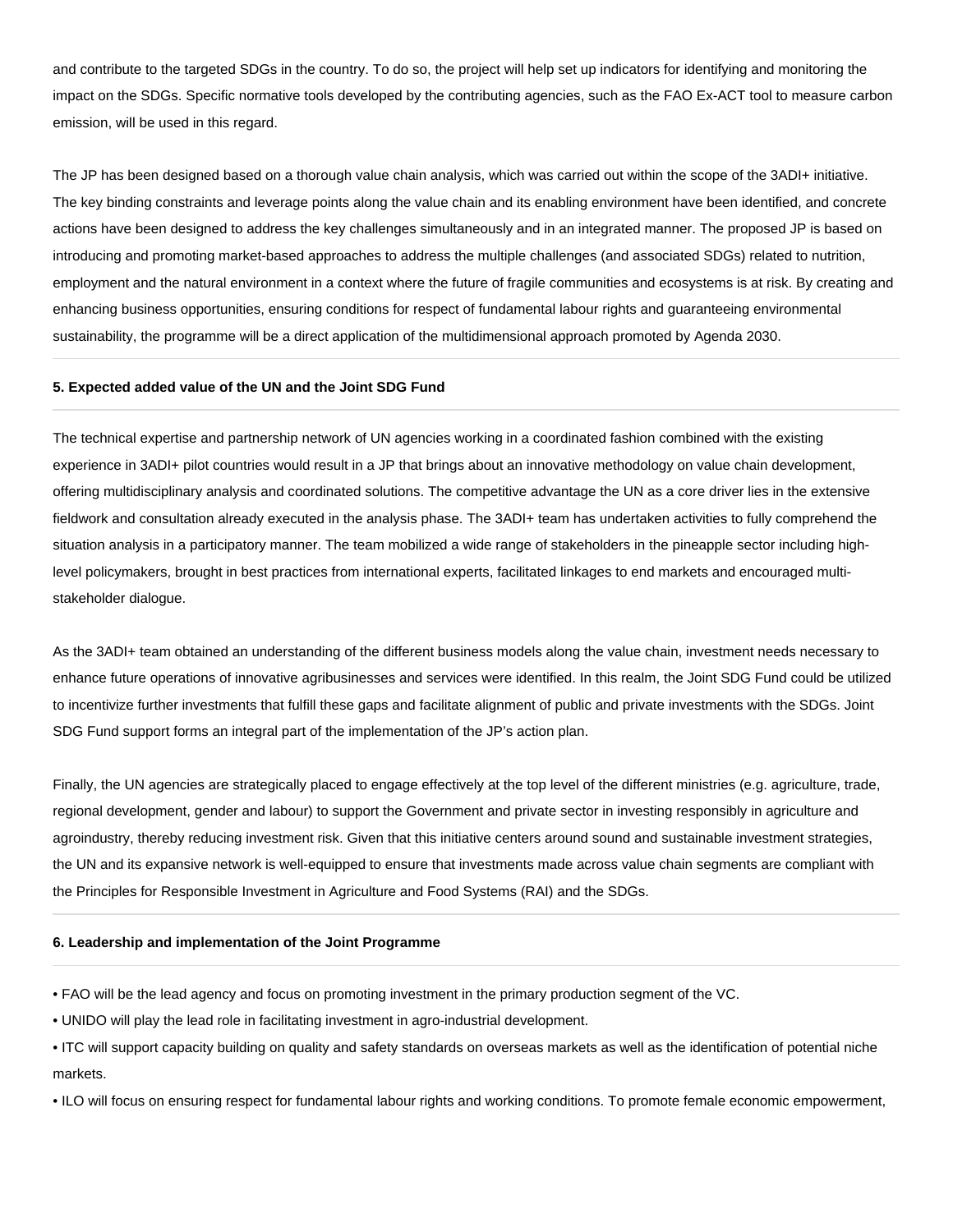capacity building will have a strong gender focus.

• UNFPA will play a key role in facilitating dialogue between rural communities, private sector and ministries, with a particular focus on gender participation.

• RCO will ensure the coordination of all UN organizations dealing with operational activities for development at the country level.

• The national Government has been involved in the 3ADI+ initiative since its beginning. LVV will take the lead in coordinating activities related to the sector's overall development, HIT will lead efforts to introduce innovative processing technologies and create market linkages, and RO will ensure participation of rural communities. Moreover, the Ministry of Labour will support the promotion of decent work.

• The programme will support the private sector and employer organizations through technical assistance to help enterprises along the VC adapt business practices, adopt innovations and invest in improved business models and technologies.

• Civil society organizations such as trade unions or the Association of Indigenous Village Leaders in Suriname will support communication and interaction with workers and local communities.

• The technical component will involve a strengthening of the innovative capacities of national institutes such as the Center for Agricultural Research in Suriname (CELOS), a key partner in implementation.

• Besides the Joint SDG Fund support, Government support, collaboration with IFIs, and private sector interest will be central to the JP's success.

#### **7. Expected period of implementation**

The programme will be implemented over the course of four years.

Core activities include: introducing an investment facilitation package, establishing a Pineapple Innovation Hub, creating modern market linkages (e.g. through digital platforms, contract farming, certification), establishing a pineapple multi-stakeholder platform, and promoting Suriname as a quality pineapple producer.

Milestone 1: Implement an investment facilitation package that will contribute to enhancing public and private sector access to finance (focusing on rural communities and women) and increasing the incentives of value chain actors to invest (Year 1 and throughout)

Milestone 2: Establish Pineapple Innovation Hub and set up demonstration plots at the Hub to validate upgraded models for pineapple cultivation, ensuring quality and stable supply (Year 1-2)

Milestone 3: Facilitate the initiation and operation of a multi-stakeholder platform that represents the common interest of value chain stakeholders and strengthens their collaboration (Year 1 and throughout)

Milestone 4: Introduce different pineapple processing options and support the installation of small-scale processing plants owned or coowned by groups of farmers (Year 2-3)

Milestone 5: Facilitate the achievement of necessary certifications to enter regional and international niche markets, and connect with potential buyers (Year 3-4)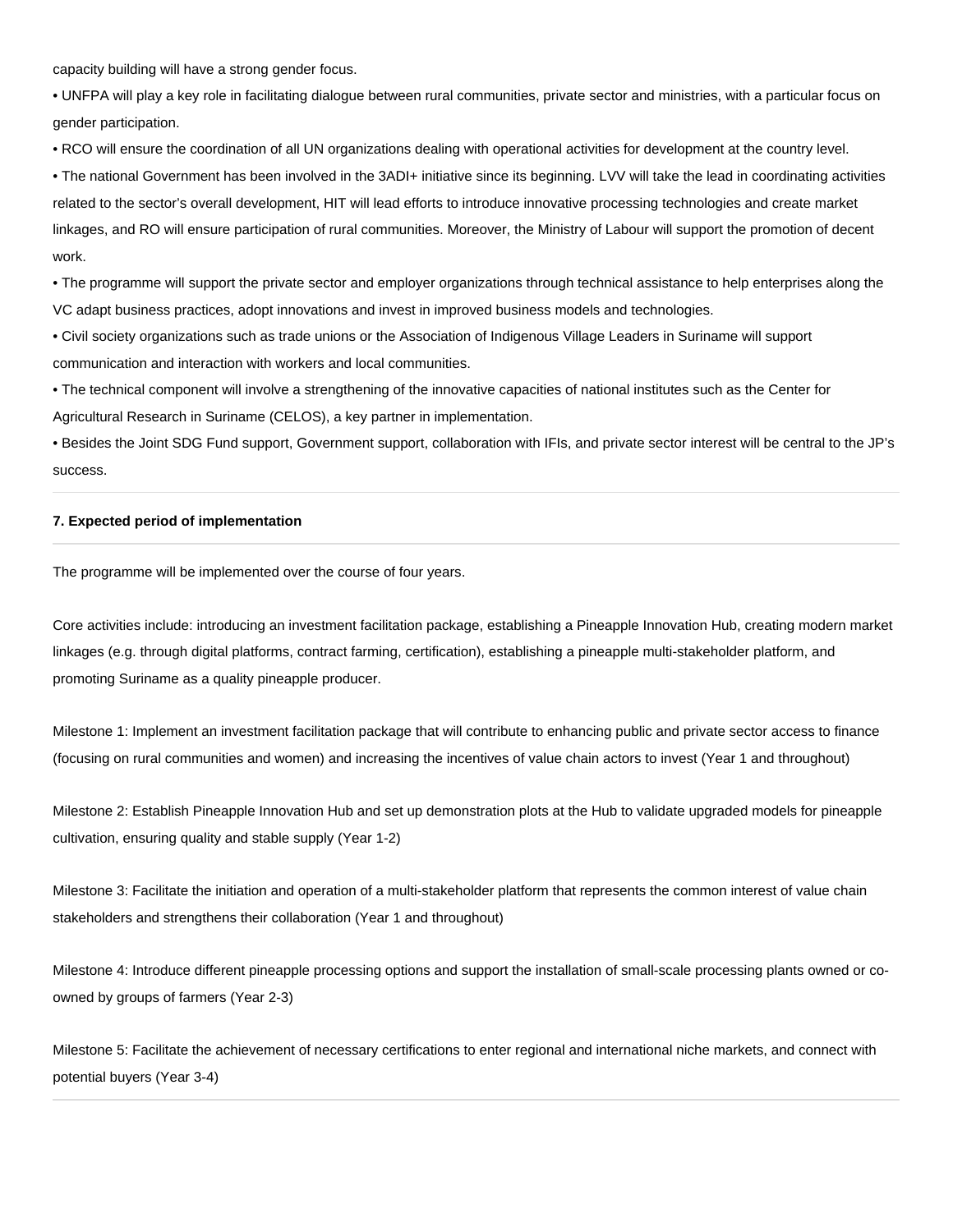#### **8. Cost, co-funding, and co-financing of Joint Programme**

The budget of the JP is USD 2.5 million. The co-funding from participating agencies is USD 250,000. Thus, the total Joint SDG Fund requested is USD 2.25 million, 90% of the overall budget.

USD 100,000 will be allocated as seed funding for the design of investment facilitation mechanisms and the conduct of additional analyses. Excluding this, implementation costs are assigned as follows:

Output 1: Investment facilitation package launched, which triggers investment within the VC and attracts financing from different public and private investors

USD 500,000 is allocated to financial mechanisms such as smart subsidies, matching grants, adapted loan products and coordinated public and private investment.

Output 2 : Access to support services improved to foster efficient value chain operation

USD 785,000 is channelled to activities that will advance access to critical services, such as inputs, trial plots, product development, and linkages with financial institutions that are currently missing for VC actors. This will be done structurally through the establishment and operation of the Pineapple Innovation Hub.

Output 3: Investment promoted to sustainably enhance pineapple production

USD 505,000 is needed to validate improved production models that combine best modern practices with traditional knowledge (developed during the analysis phase), support farmers in implementing them, and assist farmers in entering high-value markets through sustainability certifications. Particular attention will be paid to ensure that women farmers benefit from capacity building activities equally.

Output 4: Investment unblocked to establish small- and medium-scale processing plants

USD 260,000 will go to activities that support the installation and upgrading of pineapple processing plants, owned or co-owned by groups of farmers (e.g. women cooperatives). They will be supported in the standard application, technology adoption, and business management.

Output 5: New and improved pineapple products effectively commercialized

USD 225,000 is assigned for marketing and branding activities, including the promotion of pineapple products as part of a healthy diet in the domestic market, and connections with the regional and global buyers that focus on market differentiation.

Output 6: Linkages and collaboration between VC stakeholders reinforced

Activities linked to the initiation and operation of a MSP and the strengthening of linkages between VC actors through mechanisms such as cooperatives, associations and contract farming will amount to USD 125,000. In addition to the discussion of common VC challenges, the MSP will provide a platform where gender-specific concerns will be raised and tackled.

#### **9. Risk assessment**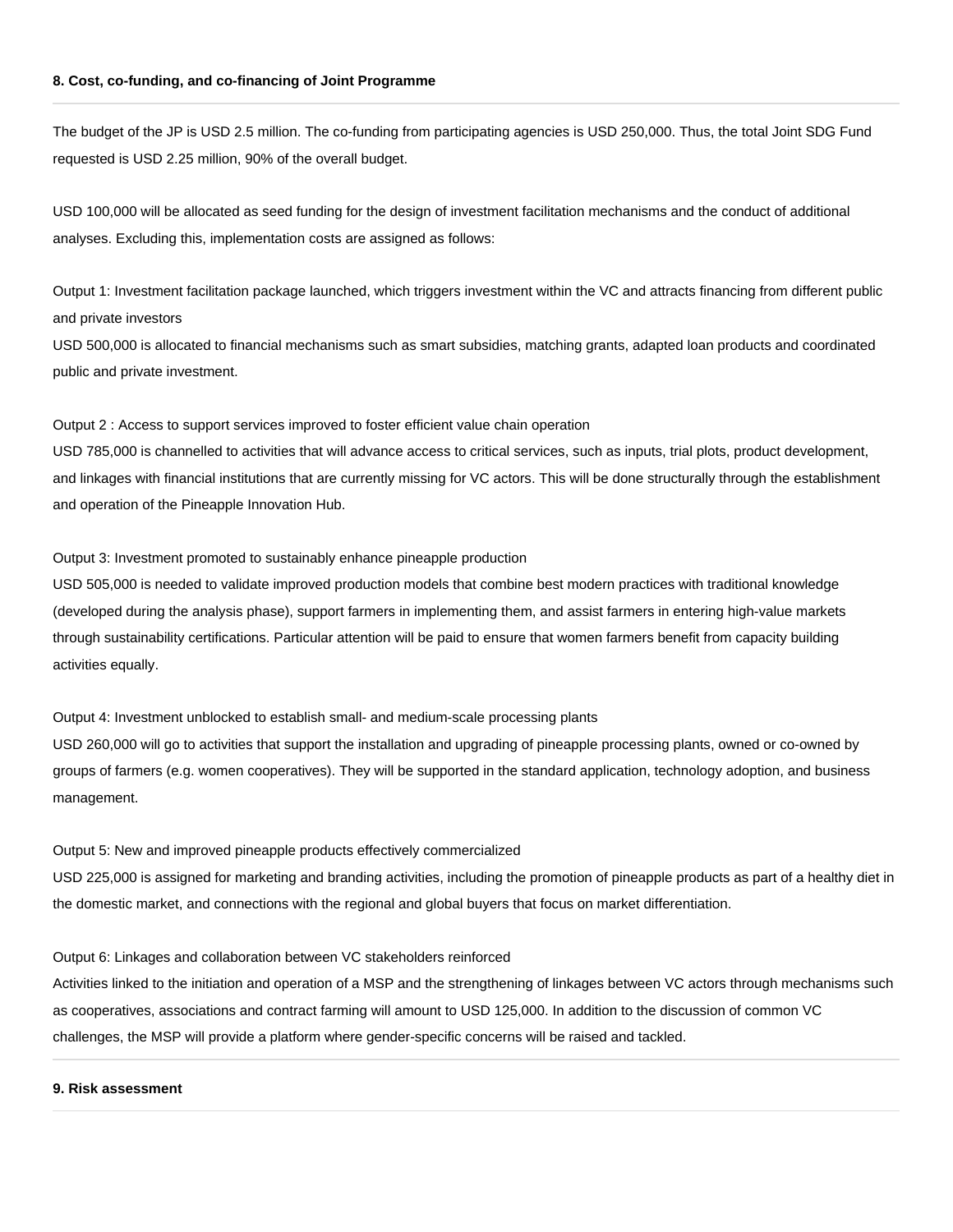• Risks associated with improved pineapple production systems include: attacks from pests, diseases or natural disasters; and farmers' reluctance to change production methods. The likelihood of these risks to materialize is moderate, while the impact on the success of the JP would be high.

Mitigating measures include: farmers are supported in the application of good production practices, which help control pests and diseases; demonstration plots are established to showcase upgraded production models and to train farmers.

• Risks associated with improved pineapple processing capacities include: insufficient number of entrepreneurs willing to start pineapple processing; insufficient raw materials of adequate quality for processing. The likelihood of these risks to materialize is low, while the impact on the success of the JP would be moderate.

Mitigating measures include: awareness raising activities to promote new business models; upgraded primary production systems ensure sufficient supply of raw materials.

• Risks associated with improved access to markets include: lack of market success due to insufficient price competitiveness and restricted markets (which is of particular importance during the current pandemic); impeded access to markets due to policy gaps, increased exposure to price fluctuations. The likelihood of these risks to materialize is medium, while the impact on the success of the JP would be significant.

Mitigating measures include: thorough evaluation of market potential of pineapple products; income diversification strategies to improve VC actors´ resilience to global crises, and actions to facilitate a business-friendly enabling environment.

• Risks associated with strengthened collaboration include: VC actors are not willing to participate in the multi-stakeholder platform (MSP), MSP loses momentum after an initial phase. The likelihood of these risks to materialize is high and the impact on the success of the JP would be significant.

Mitigating measures include: awareness raising on advantages of association and cooperation undertaken; effective and efficient governance structure for MSP developed and implemented.

• Risks associated with improved support services include: lack of interest of private sector actors in starting support businesses such as the provision of inputs, equipment, and finance. The likelihood of these risks to materialize is moderate, while the impact on the success of the JP would be moderate.

Mitigating measures include: new business models for private support businesses developed and advantages of their implementation underlined.

Given the strong inter-agency partnership component of the JP and the careful and extensive project design process, no reputational risk to the UN is expected.

#### **10. Convening the private sector and engaging IFIs/DFIs**

The private sector has been actively engaged in the 3ADI+ VC analysis phase and has participated in the action plan development. From farmers to processors and traders, private sector actors and their representing associations have engaged in discussions on the VC vision and strategy. To ensure continued private sector involvement, one of the first quick wins of the JP is the set-up of the multistakeholder platform (MSP), which will play a key role in strengthening collaboration and collective action between VC actors as well as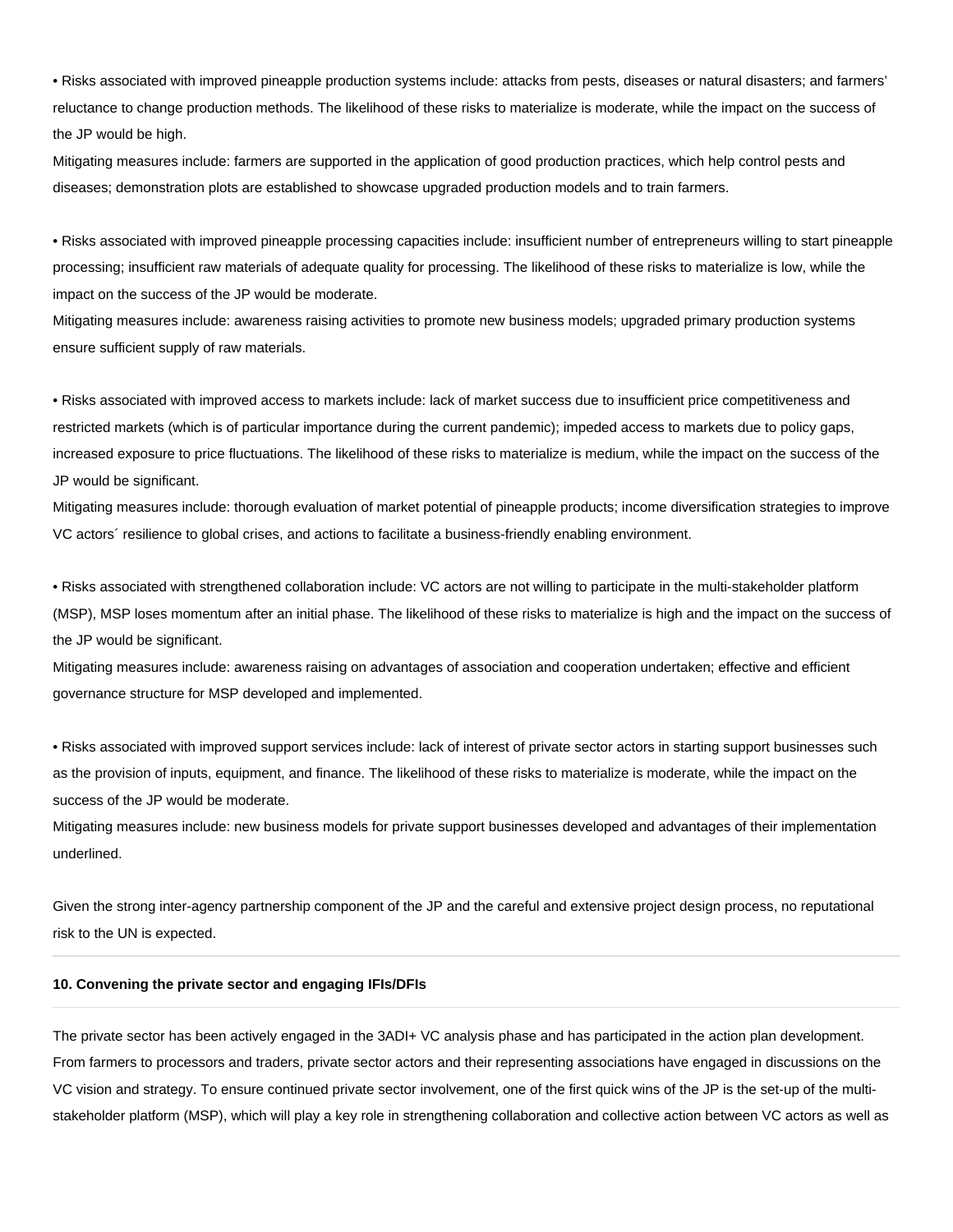public and private dialogue. It will also facilitate negotiations between private sector actors and potential investors.

As investment promotion is at the core of the 3ADI+ initiative, DFIs and other financial institutions have been regularly engaged from the very beginning. Technical discussions on the findings of the VC analysis have been regularly communicated and investment opportunities have been presented to potential partners such as the Islamic Development Bank (IsDB) and the Inter-American Development Bank (IDB), who have shown considerable interest as these fit with their portfolios. The holistic and innovative approach of the JP, which, amongst others, centers on improving the business enabling environment, triggers attractive investment opportunities due to the reduction in investment risks.

#### **11. Leverage and catalytic function**

Leveraging the power of partnerships between UN organizations to support the people and Government of Suriname, the JP is catalytic and based on facilitation; all actions aim to create opportunities for public and private investments that introduce positive feedback loops. The JP promotes SDG aligned investments into VC development by de-risking them through a variety of financial instruments and sustainable technical assistance. This involves building the capacities of VC actors to develop bankable and green business plans, as well as enhancing capacities of local institutions to mitigate execution risk, and supporting the public sector to improve the business enabling environment.

#### Private Finance Leverage:

To this purpose, the investment plan was designed based on a solid understanding of different business models along the chain; from there investment gaps were identified and validated with VC actors. By facilitating the combination of different financial instruments, the JP is expected to incentivize the private sector and attract an initial private investment sum of USD 4 million. The estimated private finance leverage is 1.6 (USD 2.5 million total budget leverages USD 4 million). In the upcoming phase, investment promotion events will be organized to attract individual companies and farmer groups, and training on business management, finance and administration will be provided, especially to smaller and marginalized actors.

#### Co-finance Leverage:

Furthermore, the JP aims to unlock large-scale funding from IFIs, with whom initial conversations on the opportunities of providing loans to uplift the pineapple VC have already taken place. In addition to unlocking IFI investment, the team has also conducted high-level meetings with the line ministries of agriculture (LVV), trade (HIT), and regional development (RO) to mobilize public sector investment, such as contribution to the PIH. Additionally, the team engaged with other local grant-awarding schemes in order to explore blended finance mechanisms. Altogether, the expected investments from the above mentioned sources translate into a co-finance of USD 6 million, which puts the co-finance leverage at 2.4.

In sum, investments from different funding streams are essential and complementary in order to carry out the upgrading interventions for the VC. The development of the pineapple VC will provide a template to replicate the promotion of investment in other promising agrifood VCs in Suriname. This will be instrumental in enhancing the contribution of agriculture to the national GDP, as well as the Government's objective of doubling the labour force to 22,000 jobs in the sector.

#### **12. Technical support and seed funding**